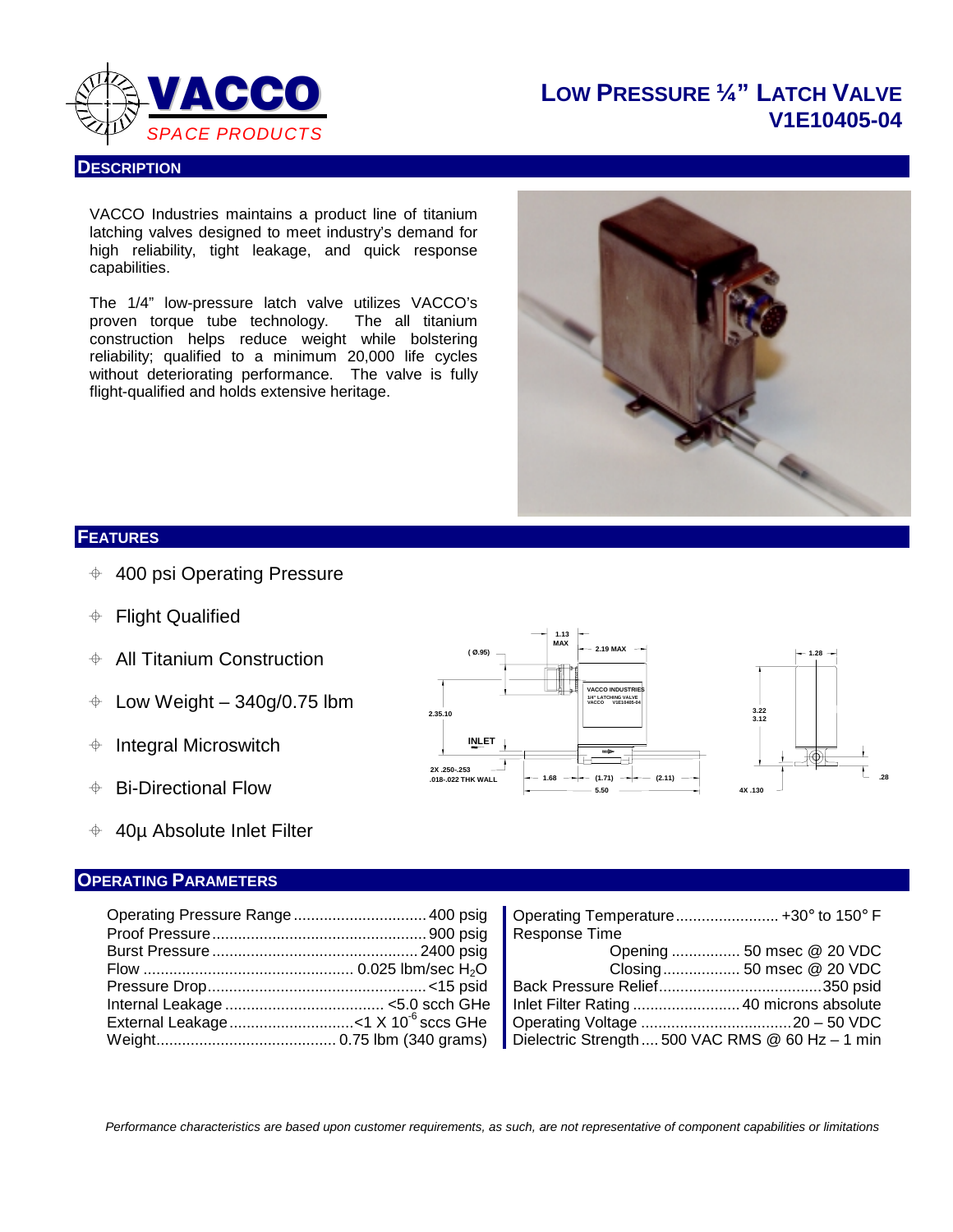

**PERFORMANCE CHARACTERISTICS**

# **Pressure Drop**



**Flow Rate (GPM H20)**

**ELECTRICAL SCHEMATIC**

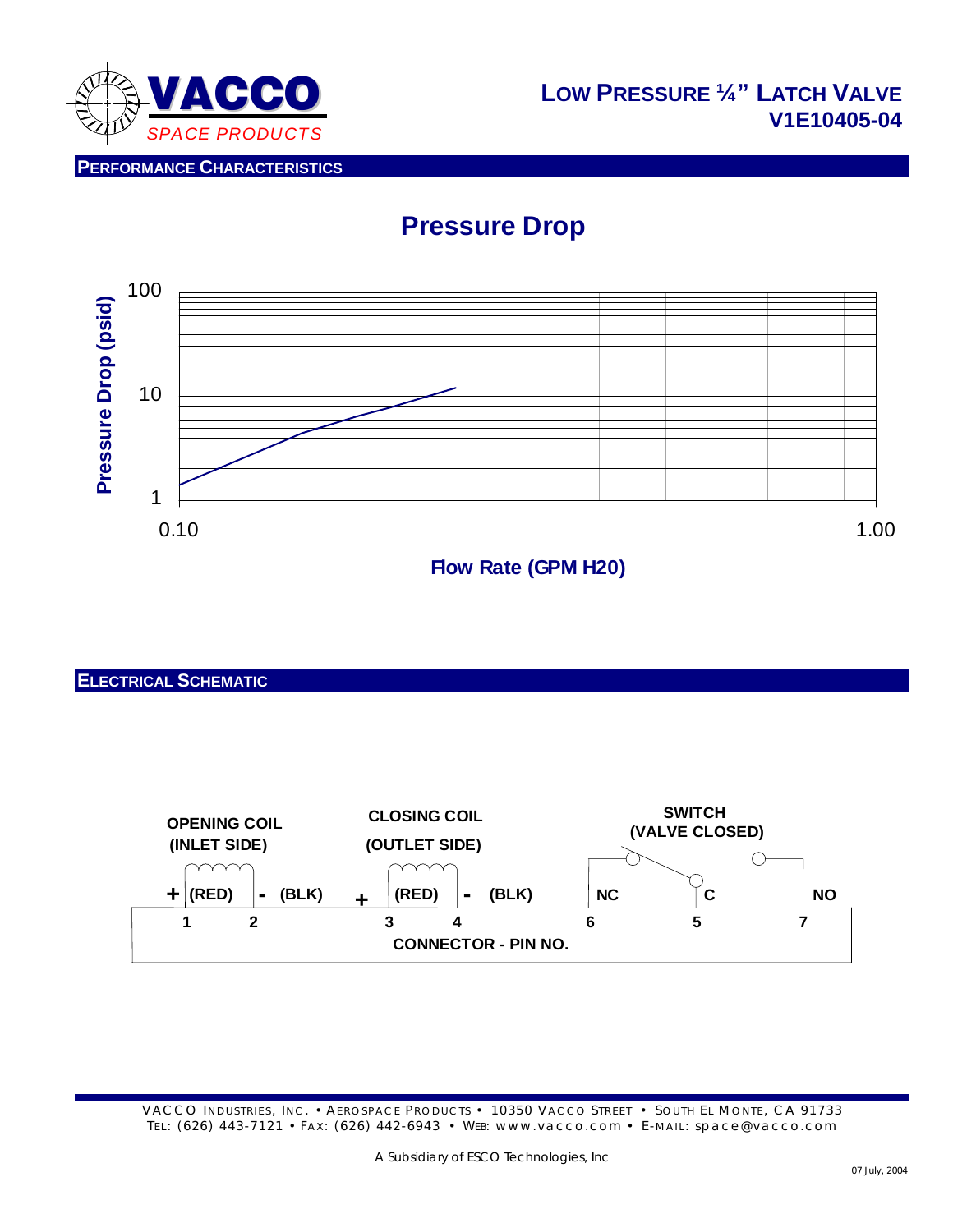

### **LOW PRESSURE ¼" LATCH VALVE** *AEROSPACE PRODUCTS* **V1E10405-05**

#### **DESCRIPTION**

VACCO Industries maintains a product line of titanium latching valves designed to meet industry's demand for high reliability, tight leakage, and quick response capabilities.

The 1/4" low-pressure latch valve utilizes VACCO's proven torque tube technology. The all titanium construction helps reduce weight while bolstering reliability; qualified to a minimum 20,000 life cycles without deteriorating performance. The valve is fully flight-qualified and holds extensive heritage.



#### **FEATURES**

- $\div$  450 psi Operating Pressure
- **← Flight Qualified**
- $\triangleq$  All Titanium Construction
- $\div$  Low Weight 340g/0.75 lbm
- $\triangleq$  Integral Microswitch
- $\triangleq$  Bi-Directional Flow



#### **OPERATING PARAMETERS**

|  | Response Time                                  |
|--|------------------------------------------------|
|  |                                                |
|  |                                                |
|  |                                                |
|  |                                                |
|  | Dielectric Strength500 VAC RMS @ 60 Hz - 1 min |
|  |                                                |

| Operating Pressure Range450 psig   Operating Temperature +30° to 160° F                                               |                                                |  |
|-----------------------------------------------------------------------------------------------------------------------|------------------------------------------------|--|
|                                                                                                                       |                                                |  |
|                                                                                                                       |                                                |  |
| Flow ……………………………………………………………………0.025 Ibm/sec H <sub>2</sub> O Letter Construct Closing ……………………………………50 msec @ 21 VDC |                                                |  |
|                                                                                                                       |                                                |  |
| Internal Leakage ……………………………… <5.0 sccm GHe   Operating Voltage ………………………………21 – 50 VDC                               |                                                |  |
|                                                                                                                       | Dielectric Strength500 VAC RMS @ 60 Hz - 1 min |  |
|                                                                                                                       |                                                |  |

*Performance characteristics are based upon customer requirements, as such, are not representative of component capabilities or limitations*

L.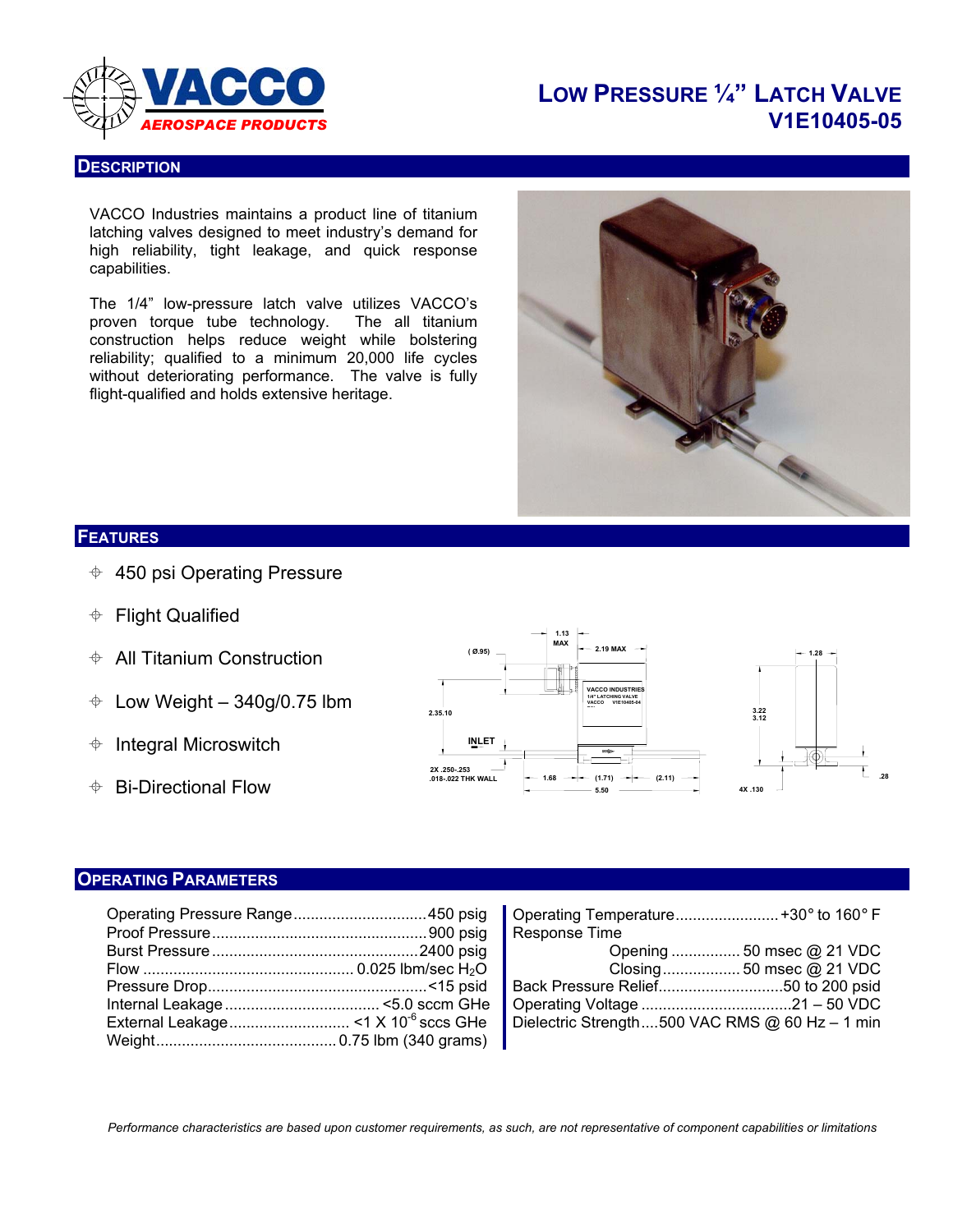

**PERFORMANCE CHARACTERISTICS**

# **Pressure Drop vs Flow Rate**



**Flow Rate (lbm/sec H2O)**

#### **ELECTRICAL SCHEMATIC**

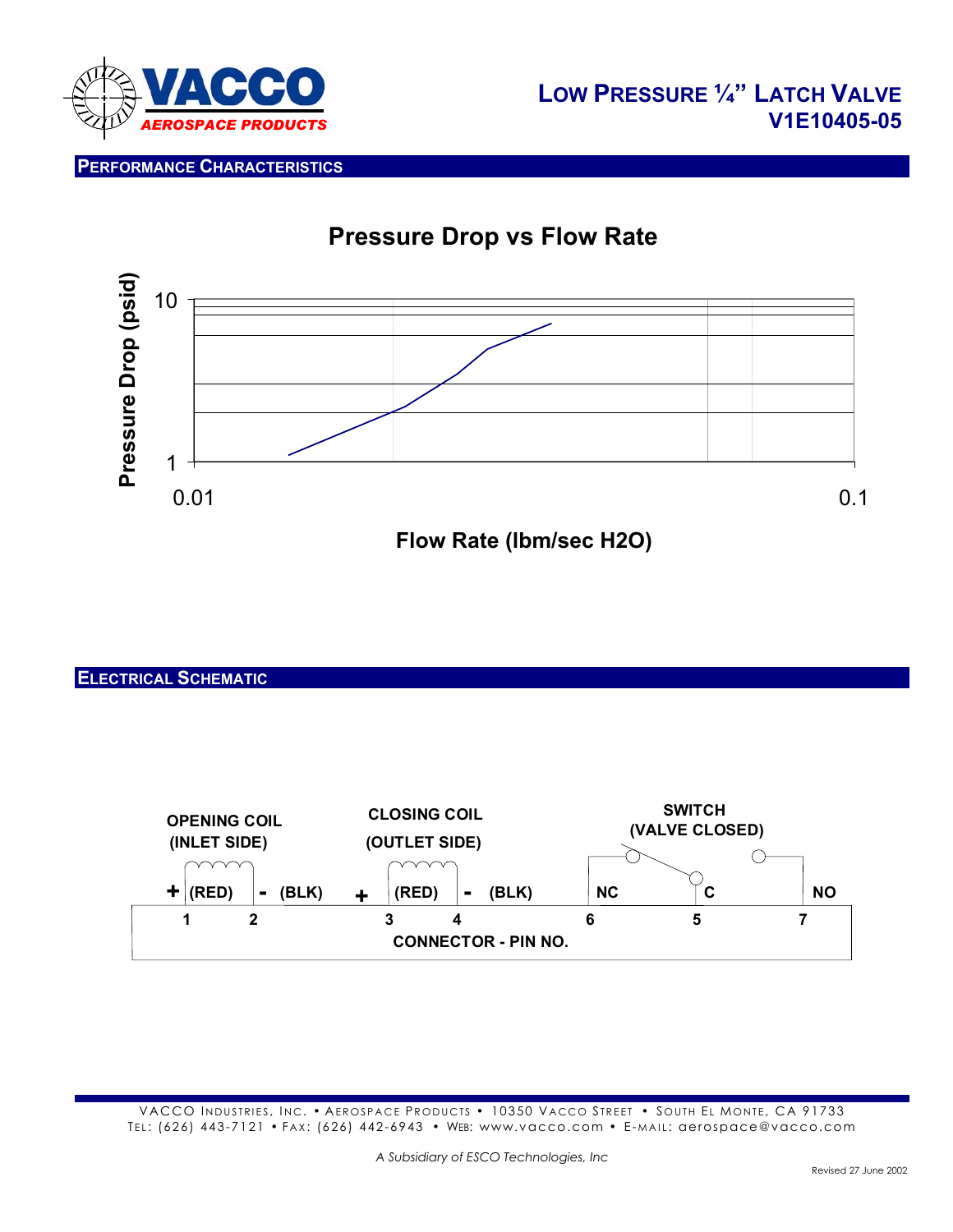

### **¼" LOW PRESSURE LATCH VALVE V1E10454-01**

#### **DESCRIPTION**

VACCO Industries maintains a product line of titanium latching valves designed to meet industry's demand for high reliability, tight leakage, and quick response capabilities.

The 1/4" low-pressure latch valve utilizes VACCO's proven torque tube technology. The all titanium construction helps maintain light weight while compatibility with stainless steel systems is achieved through transition tubing. The valve is fully flightqualified and holds extensive heritage.



#### **FEATURES**

- $\div$  450 psi Operating Pressure
- Flight Qualified
- **← All Titanium Construction With** 304L Stainless Steel Interface
- $\div$  Low Weight 340g/0.75 lbm
- $\triangleq$  Integral Microswitch
- $\div$  40µ Absolute Inlet Filter

#### **OPERATING PARAMETERS**

|  | Operating Temp         |
|--|------------------------|
|  | Response Time          |
|  | Or                     |
|  | – Cl                   |
|  | <b>Back Pressure F</b> |
|  | Inlet Filter Rating    |
|  | Operating Voltag       |
|  |                        |

| <b>ERATING PARAMETERS</b> |                                                                                               |
|---------------------------|-----------------------------------------------------------------------------------------------|
|                           |                                                                                               |
|                           | Operating Pressure Range ……………………………450 psig   Operating Temperature …………………… +40° to 120° F  |
|                           | Response Time                                                                                 |
|                           | Burst Pressure …………………………………………… 1625 psig   Cpening …………… 30 msec @ 20 VDC                   |
|                           | Flow ……………………………………………… 0.07 lbm/sec H <sub>2</sub> O         Closing ……………… 20 msec @ 20 VDC |
|                           |                                                                                               |
|                           |                                                                                               |
|                           |                                                                                               |
|                           | Dielectric Strength  500 VAC RMS @ 60 Hz - 1 min                                              |

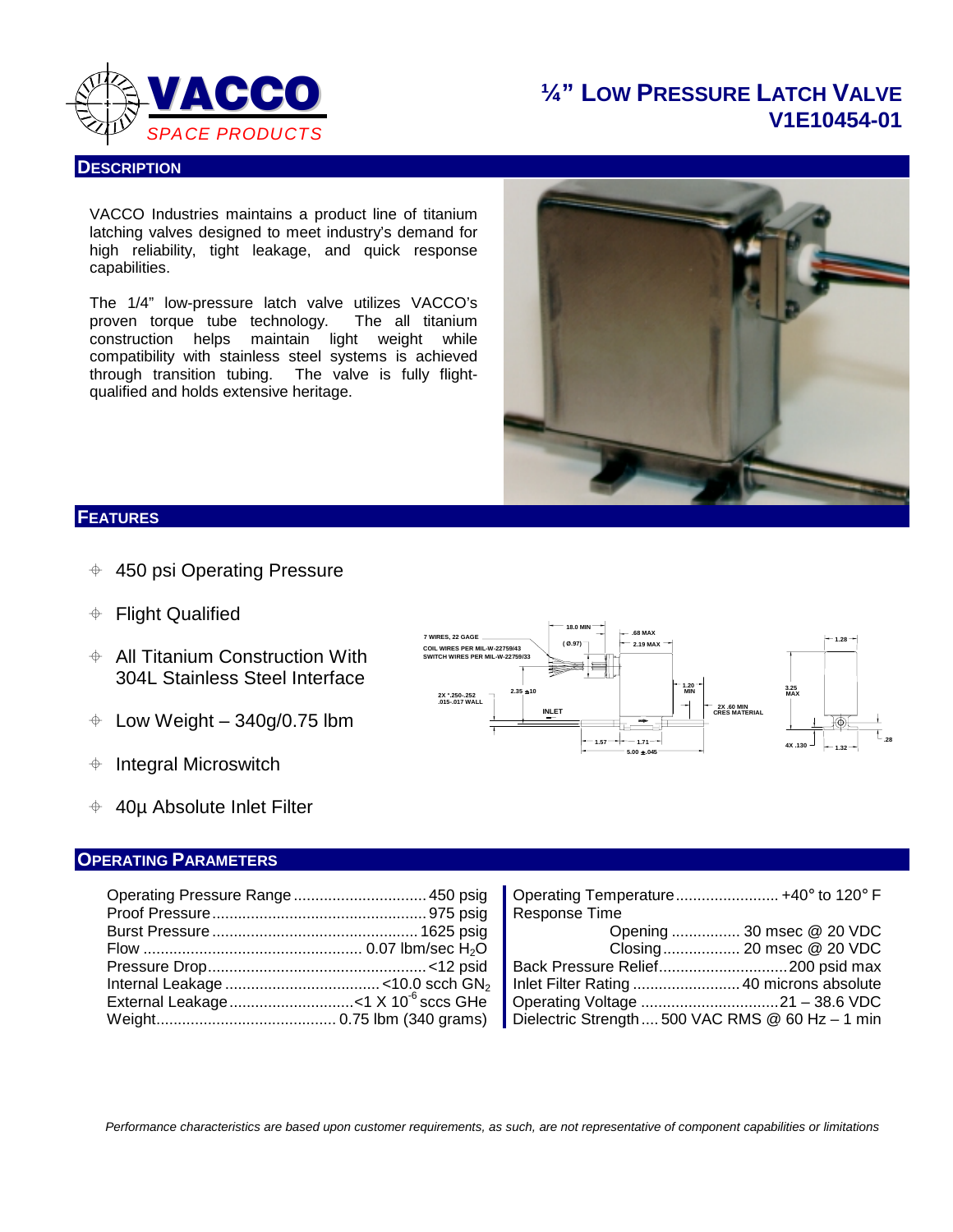

### **Pressure Drop @ 450 psig Pressure Drop**



#### **ELECTRICAL SCHEMATIC**

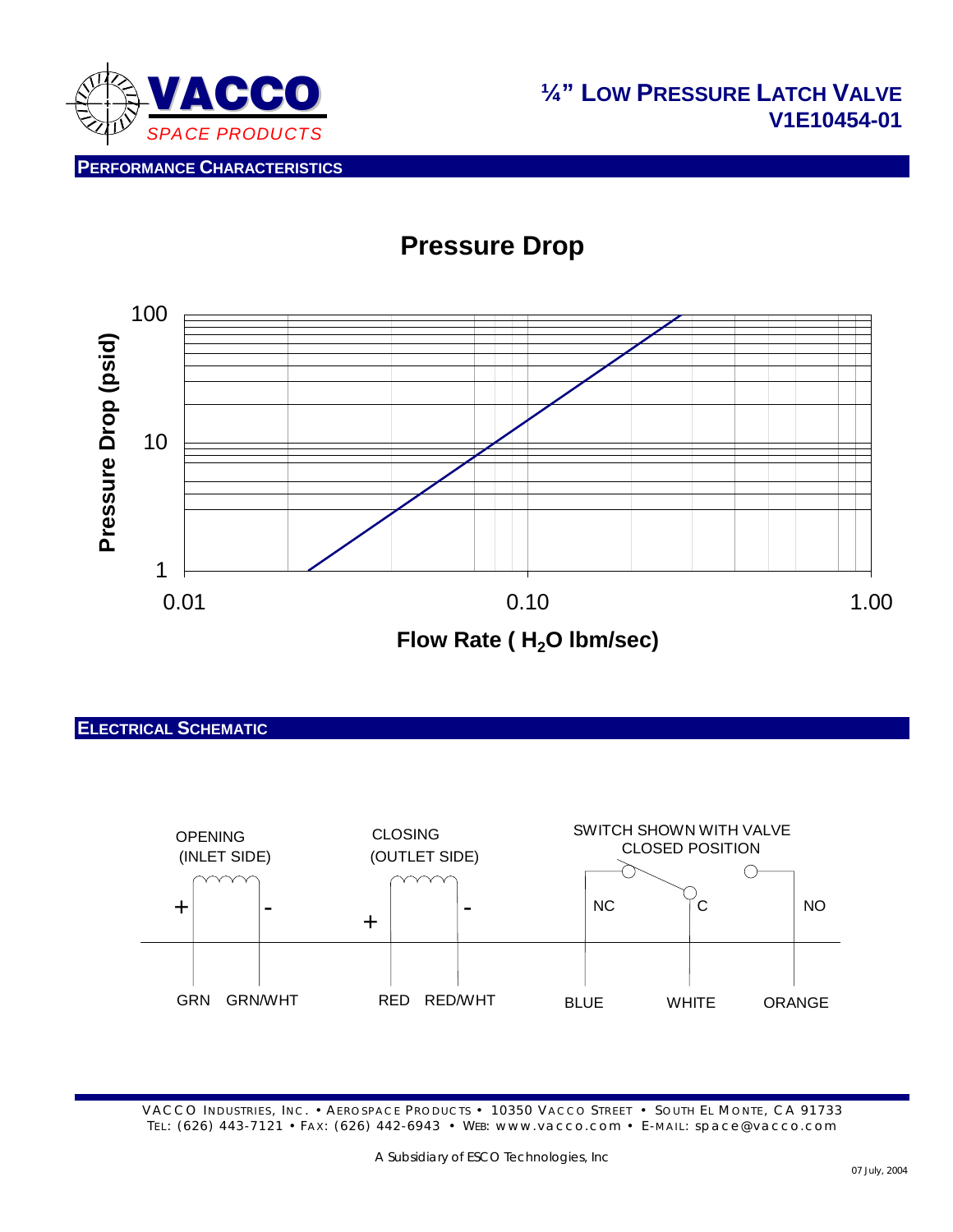

# **¼" LOW PRESSURE PROPELLANT LATCH VALVE V1E10406-02**

#### **DESCRIPTION**

VACCO Industries maintains a product line of titanium latching valves designed to meet industry's demand for high reliability, tight leakage, and quick response capabilities.

The 1/4" low-pressure latch valve utilizes VACCO's proven torque tube technology. The all titanium construction helps reduce weight while bolstering reliability; qualified to a minimum 20,000 life cycles without deteriorating performance. The valve is fully flight-qualified and holds extensive heritage.



#### **FEATURES**

- $\div$  450 psi Operating Pressure
- Flight Qualified
- $\triangleq$  All Titanium Construction
- $\div$  Low Weight 340g/0.75 lbm
- $\triangleq$  Integral Microswitch
- $\div$  20,000 Cycle Life
- 40µ Absolute Inlet Filter

#### **OPERATING PARAMETERS**

|  | Operating Tempe     |
|--|---------------------|
|  | Response Time:      |
|  | <b>Example 19</b>   |
|  |                     |
|  | Back Pressure R     |
|  | Inlet Filter Rating |
|  | Operating Voltage   |
|  | Dielectric Strengt  |

| Operating Pressure Range  450 psig | Operating Temperature +10° to 170° F                  |
|------------------------------------|-------------------------------------------------------|
|                                    | Response Time:                                        |
|                                    | Opening  50 msec @ 21 VDC                             |
|                                    |                                                       |
|                                    |                                                       |
|                                    |                                                       |
|                                    |                                                       |
|                                    | Dielectric Strength  500 VAC RMS $@$ 60 Hz $-$ 1 min. |

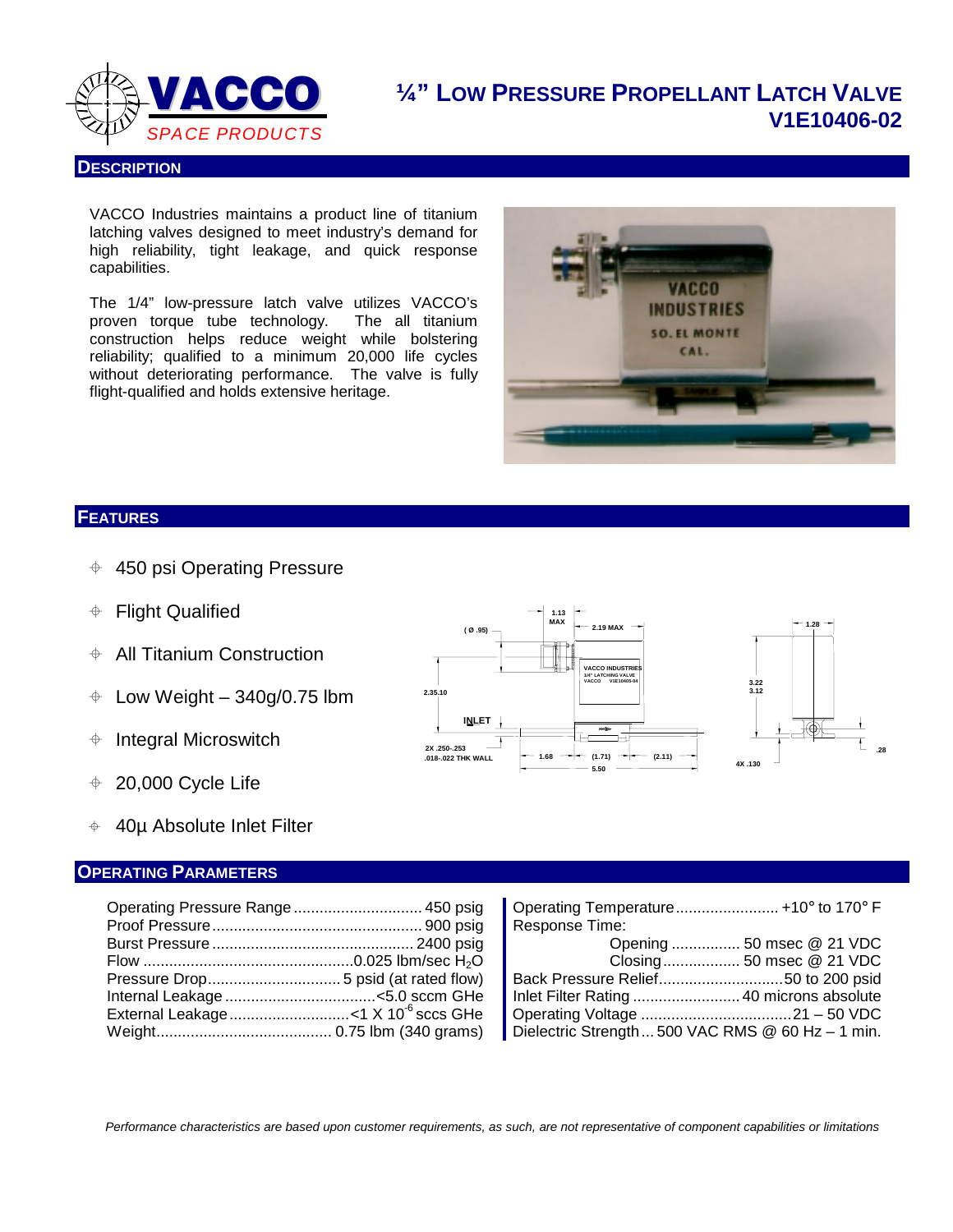

# **Pressure Drop vs Flow Rate**



#### **ELECTRICAL SCHEMATIC**

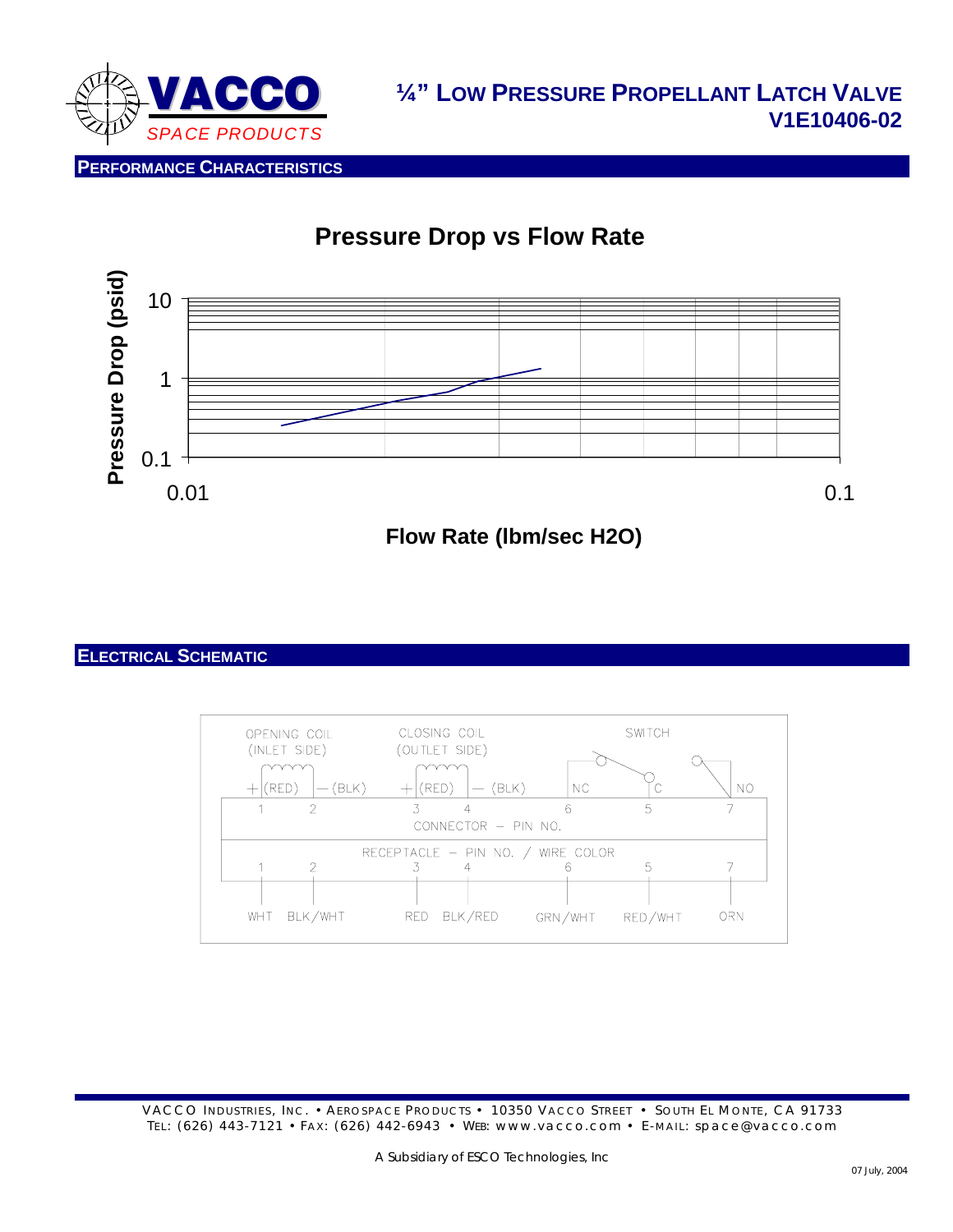

# **3/8" LOW PRESSURE PROPELLANT LATCH VALVE V1E10453-01**

#### **DESCRIPTION**

VACCO Industries maintains a product line of titanium latching valves designed to meet industry's demand for high reliability, tight leakage, and quick response capabilities.

The 3/8" low-pressure latch valve utilizes VACCO's proven torque tube technology. The all titanium construction helps maintain light weight while stainless steel systems are achieved through transition tubing. The valve is fully flight-qualified and holds extensive heritage.



#### **FEATURES**

- 300 psi Operating Pressure
- Flight Qualified
- $\triangleq$  All Titanium Construction With 304L Stainless Steel Interface
- $\div$  Low Weight 725g/1.60 lbm
- $\triangleq$  Integral Microswitch
- $\div$  150,000 Cycle Life
- $\div$  40µ Absolute Inlet Filter

#### **7 WIRES, 22 GAGE 1.86 .47 6.00.045 2.29 2.6 2X .375-.377 .019-.021 WALL SWITCH WIRES PER MIL-W-22759/33 COIL WIRES PER MIL-W-22759/43 2.8 18.0 MIN .68 MAX (Ø .97) 3.40 MAX CRES MATERIAL 3.75 .39 .75 MAX 2X .60 MIN 1.20 MIN 1.30 4X .130 1.87**

#### **OPERATING PARAMETERS**

|  | Operating Temperature +40° to 120° F |                           |
|--|--------------------------------------|---------------------------|
|  | Response Time:                       |                           |
|  |                                      | Opening  40 msec @ 20 VDC |
|  |                                      |                           |
|  |                                      |                           |
|  |                                      |                           |
|  |                                      |                           |
|  |                                      |                           |

|                | Operating Temperature +40° to 120° F            |
|----------------|-------------------------------------------------|
| Response Time: |                                                 |
|                | Opening  40 msec @ 20 VDC                       |
|                | Closing 40 msec @ 20 VDC                        |
|                |                                                 |
|                |                                                 |
|                |                                                 |
|                | Dielectric Strength 500 VAC RMS @ 60 Hz - 1 min |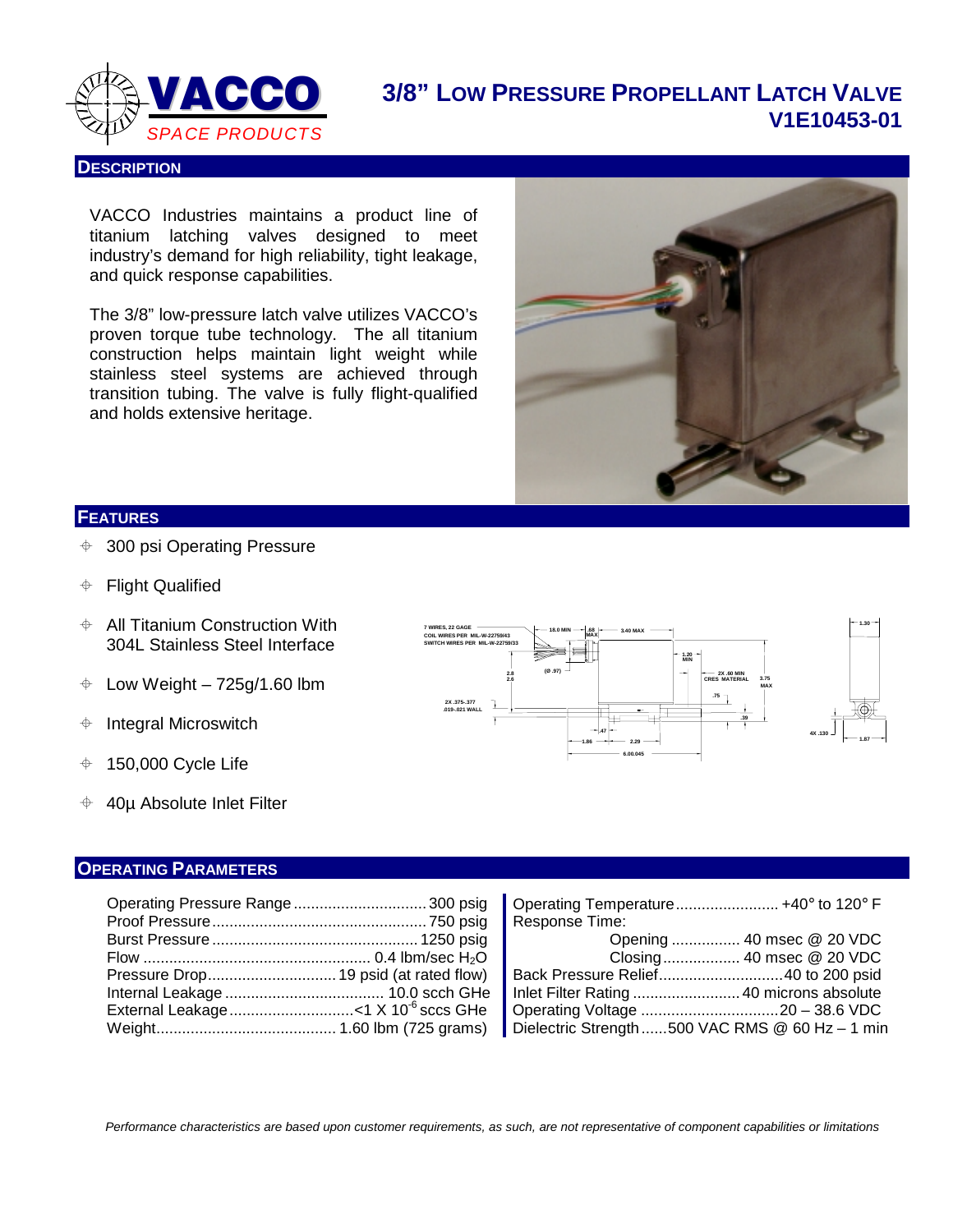

# **Pressure Drop**



### **ELECTRICAL SCHEMATIC**

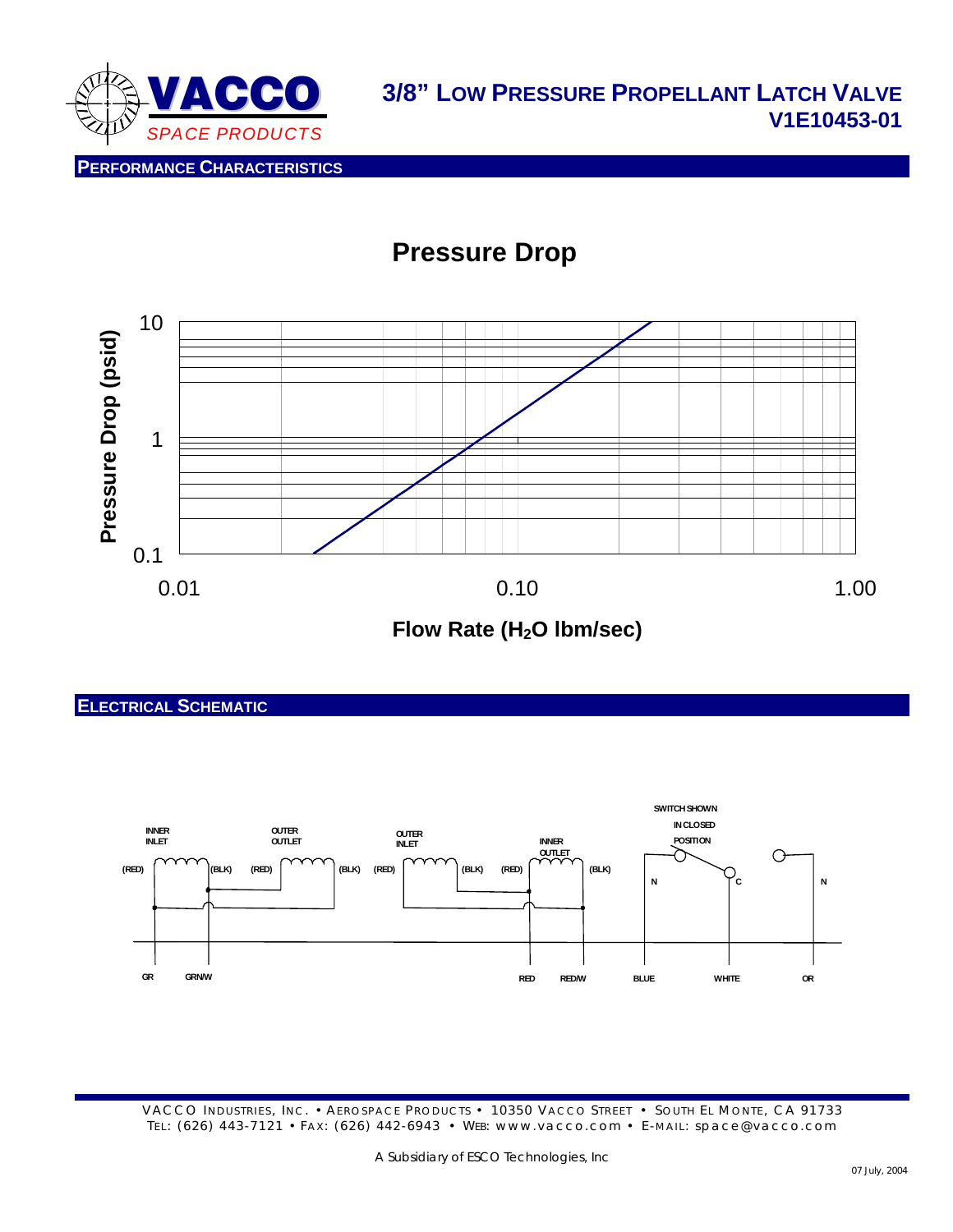

**VACCO** 1/2" BI-DIRECTIONAL LATCH VALVE-LOW PRESSURE **V1E10689-01**

#### **DESCRIPTION**

VACCO Industries maintains a product line of titanium latching valves designed to meet industry's demand for high reliability, tight leakage, and quick response capabilities.

The ½" low pressure latch valve utilizes VACCO's proven torque tube technology. The all titanium construction helps maintain light weight while compatibility with stainless steel systems are achieved through transition tubing. The valve is fully flight qualified and holds extensive heritage.

The V1E10689-01 is indentical to the V1E10691 except for lower back pressure relief.

#### **FEATURES**

- 250 psi Operating Pressure
- $\triangleq$  All Titanium Construction with 304L Stainless Steel Interface
- $\div$  Low Weight 750 g / 1.65 lbm
- $\div$  Two Integral Microswitches
- $\div$  > 150,000 Cycle Life
- **♦ Bi-Directional Flow**



**VACCO** 

#### **OPERATING PARAMETERS**

|                                                | Operating Temperature30° to 150° F              |
|------------------------------------------------|-------------------------------------------------|
|                                                | Response Time 80 ms @ 28 VDC @ 350 psig         |
|                                                | Response Time  80 ms @ 28 VDC @ 0 psig          |
|                                                | Pull-In Voltage  18VDC Max @ 250 psig & 150° F  |
|                                                |                                                 |
|                                                |                                                 |
|                                                |                                                 |
| External Leakage<5 X 10 <sup>-6</sup> sccs GHe | Inlet/Outlet Filter Rating 100 Microns Absolute |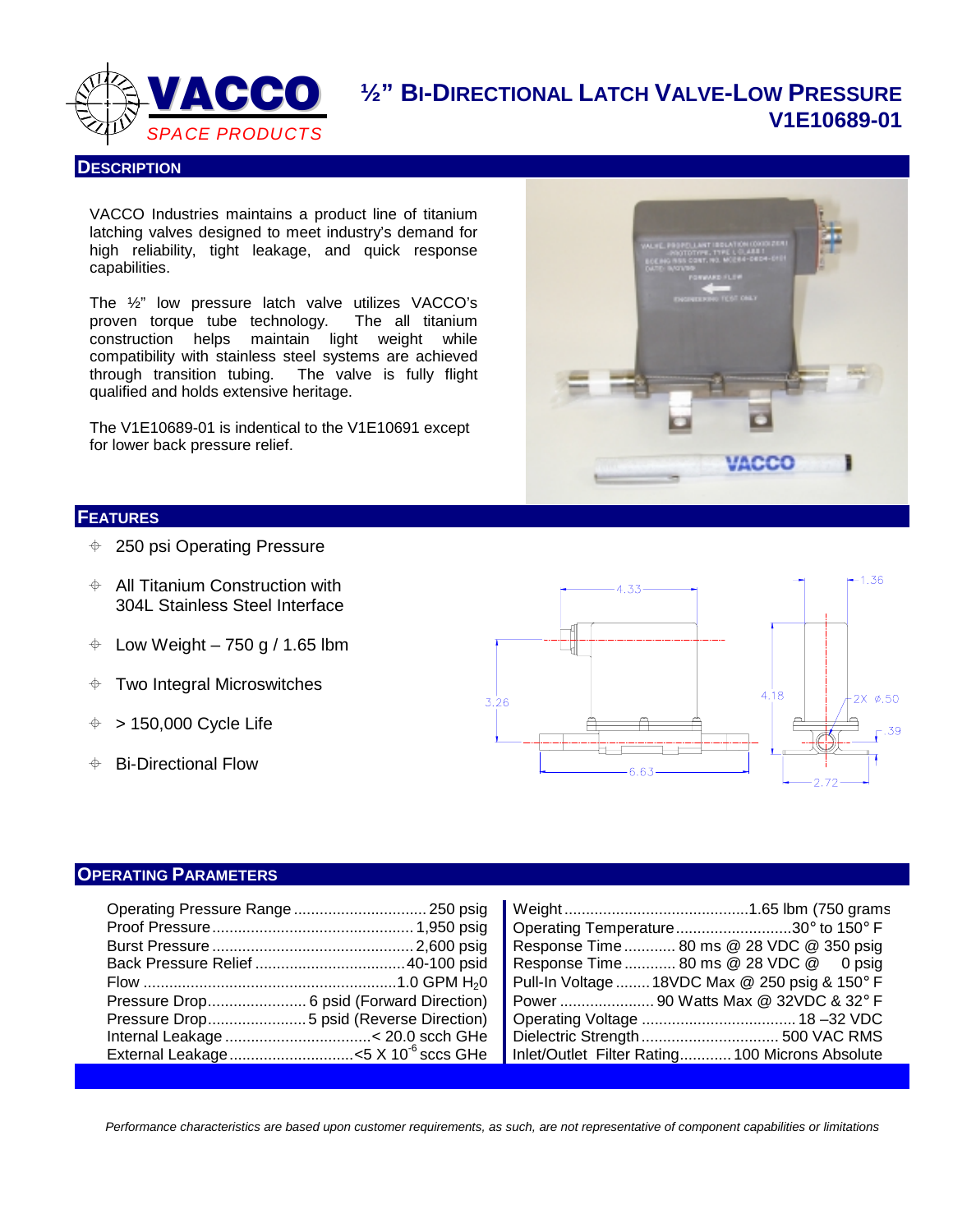

# **VACCO** 1/2" BI-DIRECTIONAL LATCH VALVE-LOW PRESSURE **V1E10689-01**

**Reverse Pressure Drop @ 250 psig, 70F** 

**PERFORMANCE CHARACTERISTICS**



#### **Forward Pressure Drop @ 250 psig, 70 F**

#### **SCHEMATIC**

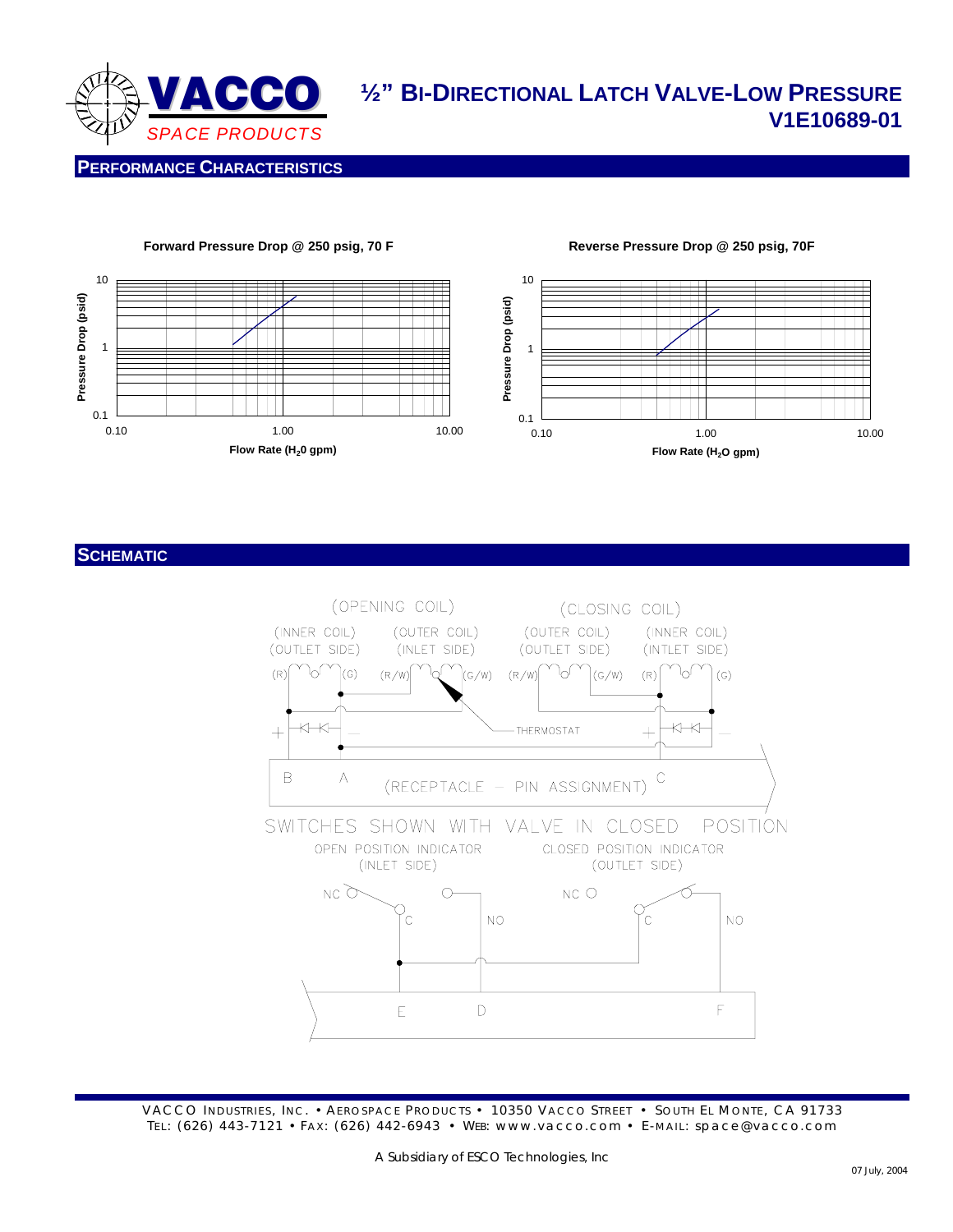

**½" BI-DIRECTIONAL LATCH VALVE-LOW PRESSURE V1E10691-01**

#### **DESCRIPTION**

VACCO Industries maintains a product line of titanium latching valves designed to meet industry's demand for high reliability, tight leakage, and quick response capabilities.

The ½" low pressure latch valve utilizes VACCO's proven torque tube technology. The all titanium construction helps maintain light weight while compatibility with stainless steel systems are achieved through transition tubing. The valve is fully flight qualified and holds extensive heritage.

The V1E10691 is identical to the V1E10689 except for back pressure relief.

#### **FEATURES**

- 250 psi Operating Pressure
- $\div$  All Titanium Construction With 304L Stainless Steel Interface
- $\div$  Low Weight 750 g / 1.65 lbm
- Two Integral Microswitches
- $\div$  > 150,000 Cycle Life
- Bi-Directional Flow



#### **OPERATING PARAMETERS**

|                                                | Operating Temperature 30° to 150° F                    |
|------------------------------------------------|--------------------------------------------------------|
|                                                | Open Response Time 80 ms @ 28 VDC @ 350 psig           |
|                                                | Close Response Time80 ms @ 28 VDC @ 0 psig             |
|                                                | Pull-In Voltage 18VDC Max @ 250 psig & 150 $\degree$ F |
|                                                | Power 90 Watts Max @ 32VDC & 32° F                     |
|                                                |                                                        |
|                                                |                                                        |
| External Leakage<5 X 10 <sup>-6</sup> sccs GHe | Inlet/Outlet Filter Rating 100 Microns Absolute        |

| Open Response Time  80 ms @ 28 VDC @ 350 psig   |  |
|-------------------------------------------------|--|
| Close Response Time80 ms @ 28 VDC @ 0 psig      |  |
| Pull-In Voltage 18VDC Max @ 250 psig & 150° F   |  |
|                                                 |  |
|                                                 |  |
|                                                 |  |
| Inlet/Outlet Filter Rating 100 Microns Absolute |  |
|                                                 |  |

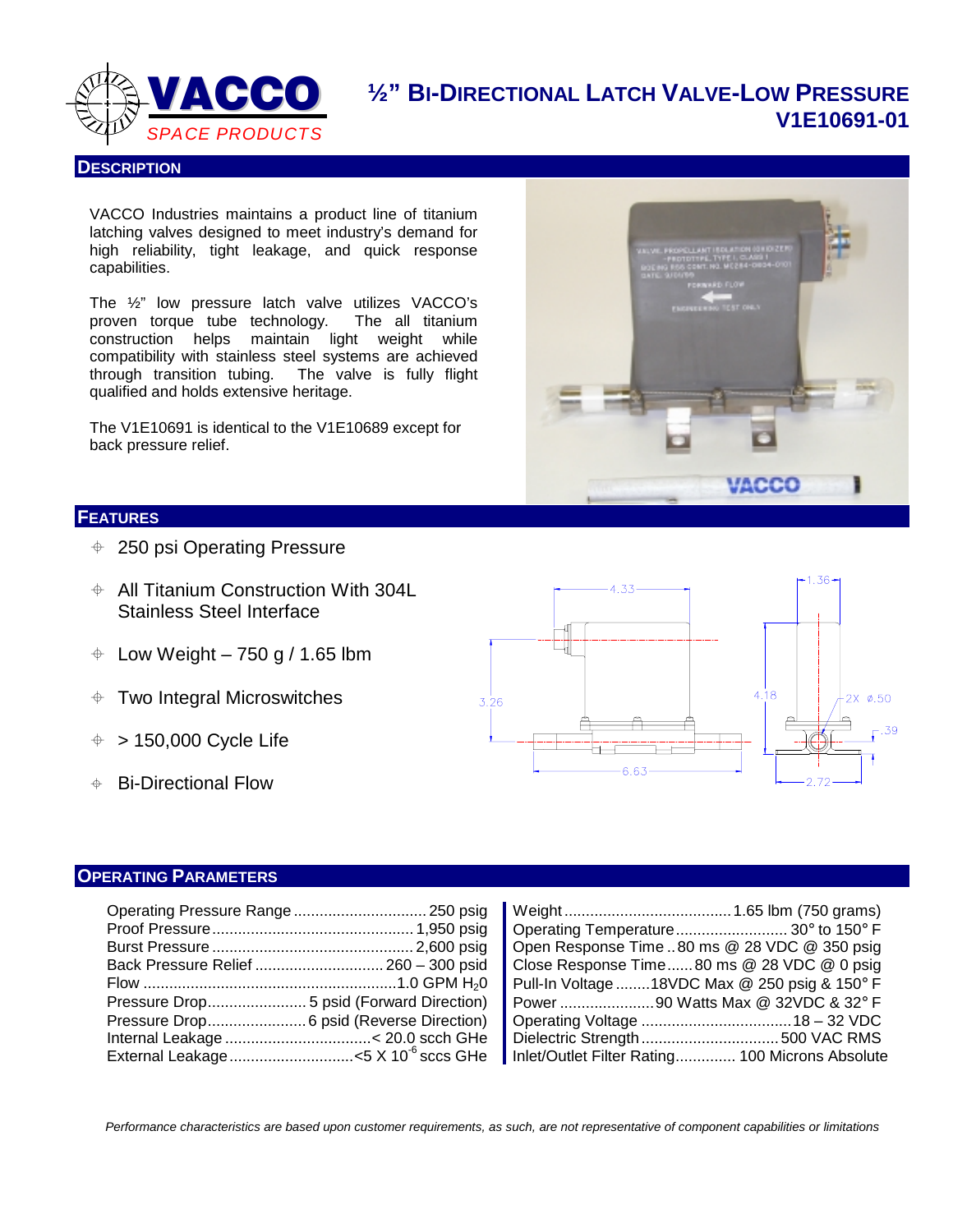

# **½" BI-DIRECTIONAL LATCH VALVE-LOW PRESSURE V1E10691-01**

#### **PERFORMANCE CHARACTERISTICS**



**Forward Pressure Drop @ 250 psig, 70F** 



#### **SCHEMATIC**

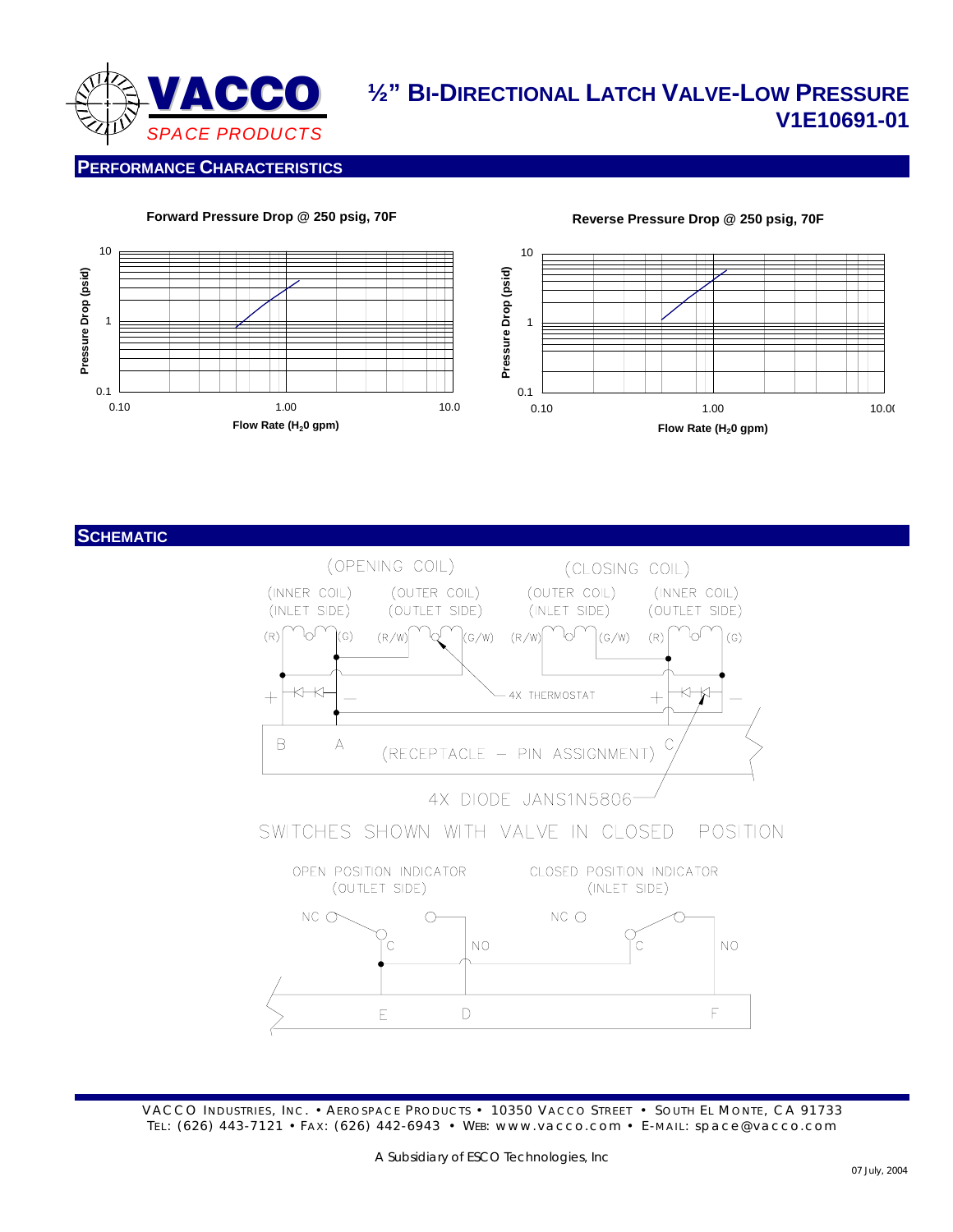

### **LOW PRESSURE DUAL COIL 3/8" LATCH VALVE V1E10362-01**

**DESCRIPTION**

VACCO Industries maintains a product line of titanium latching valves designed to meet industry's demand for high reliability, tight leakage, and quick response capabilities.

The 3/8" low-pressure latch valve utilizes VACCO's proven torque tube technology. The all titanium construction helps maintain its light weight while the dual coils are provided for redundancy. The valve is fully flight-qualified and holds extensive heritage.



#### **FEATURES**

- 260 psi Operating Pressure
- Flight Qualified
- $\div$  All Titanium Construction
- $\div$  Low Weight 750g/1.65 lbm
- $\triangleq$  Integral Microswitch
- $+$  150,000 Cycle Life
- 40µ Absolute Inlet Filter

#### **OPERATING PARAMETERS**

|  | Response Time                     |  |
|--|-----------------------------------|--|
|  |                                   |  |
|  | <b>Closing 50 msec @ 21.5 VDC</b> |  |
|  |                                   |  |
|  |                                   |  |
|  |                                   |  |
|  |                                   |  |



| Internal Leakage ………………………………… <5.0 scch GHe   Inlet Filter Rating …………………… 40 microns absolute |  |  |
|-------------------------------------------------------------------------------------------------|--|--|
|                                                                                                 |  |  |
|                                                                                                 |  |  |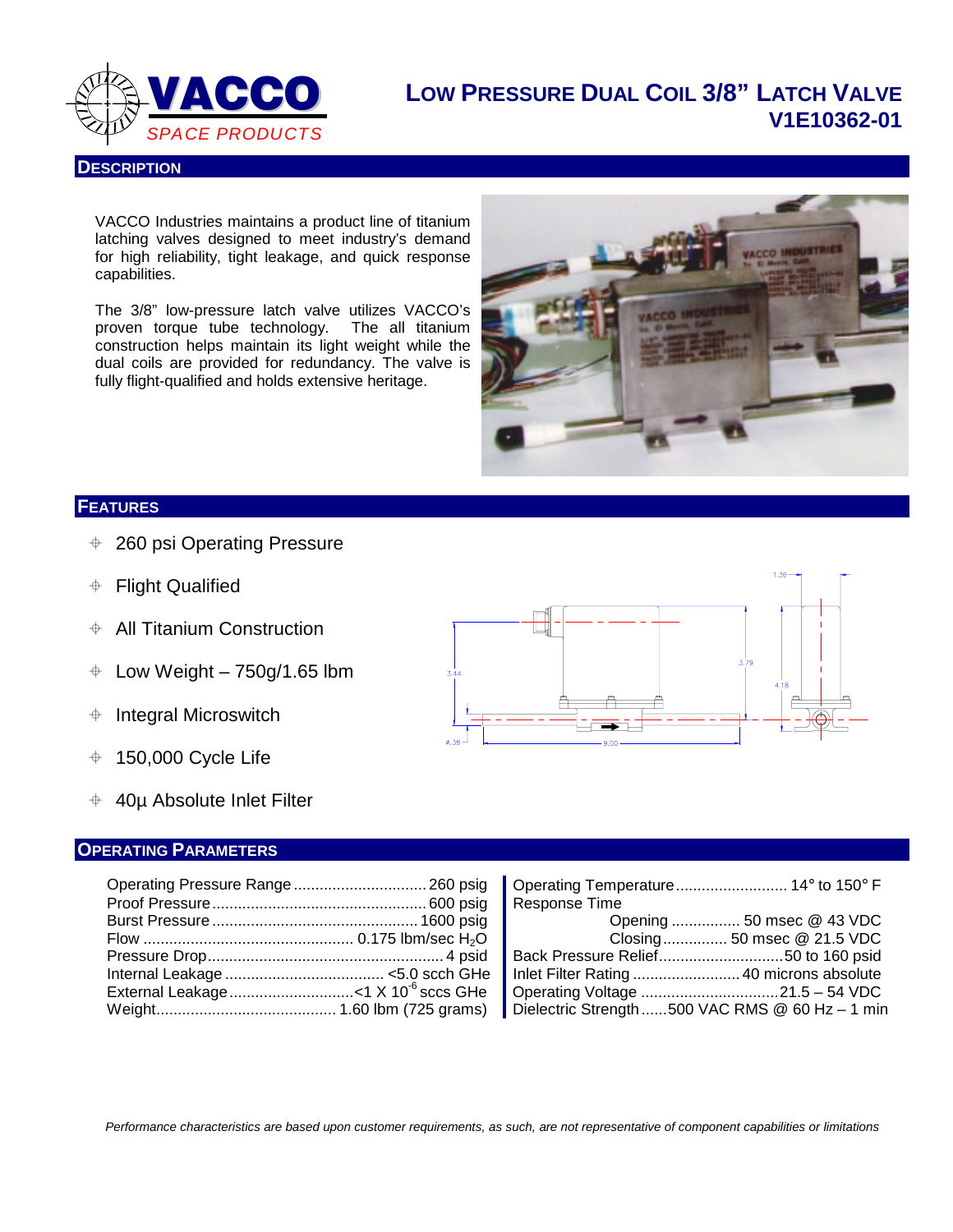

**PERFORMANCE CHARACTERISTICS**

# **Pressure Drop**



Flow Rate (H<sub>2</sub>O lbm/sec)

**ELECTRIC SCHEMATIC**

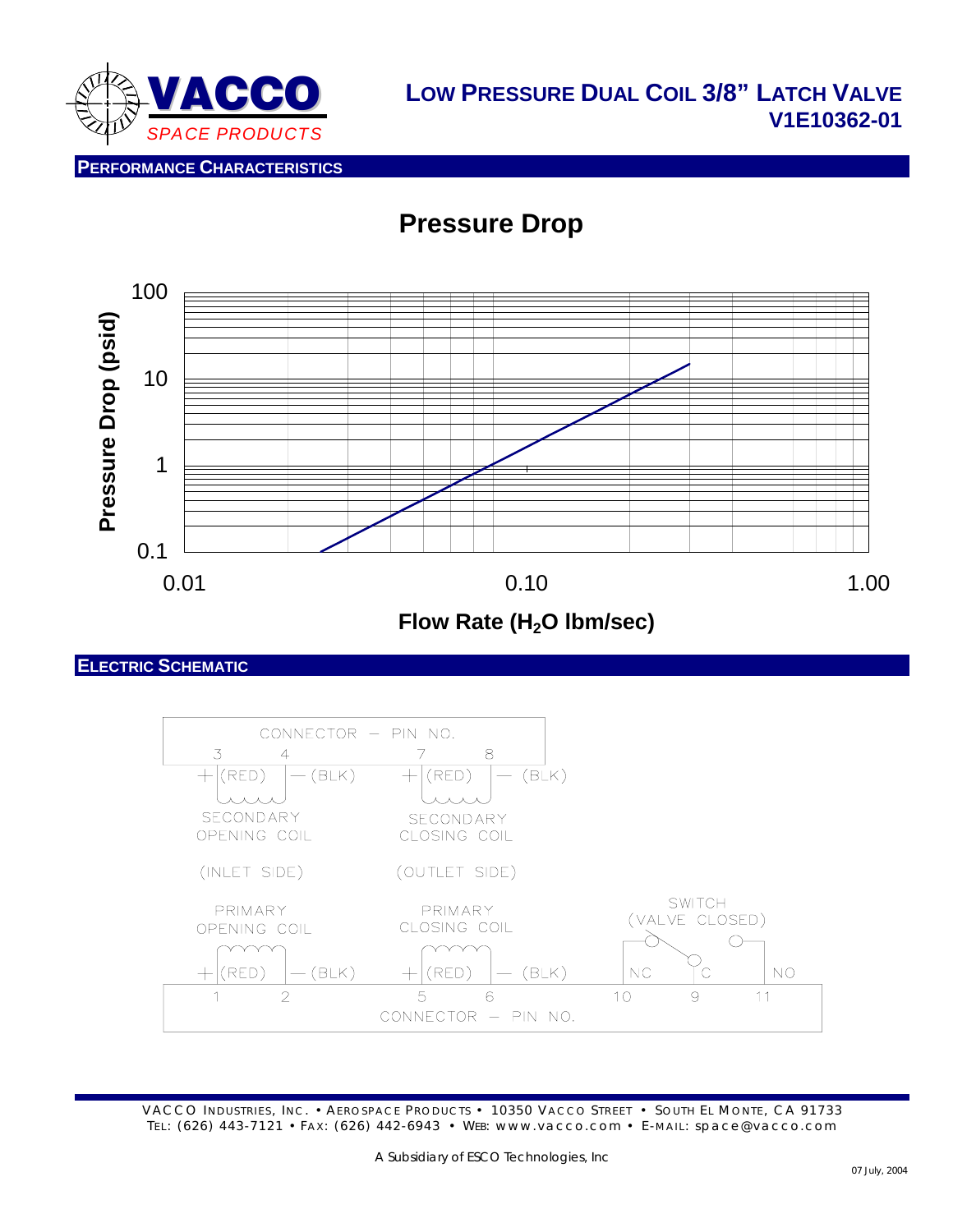

**DESCRIPTION**

# **LOW PRESSURE DUAL COIL 3/8" LATCH VALVE V1E10362-04** *SPACE PRODUCTS*

VACCO Industries maintains a product line of titanium latching valves designed to meet industry's demand for high reliability, tight leakage, and quick response capabilities.

The 3/8" low-pressure latch valve utilizes VACCO's proven torque tube technology. The all titanium construction helps maintain its light weight while the dual coils are provided for redundancy. The valve is fully flight-qualified and holds extensive heritage.



#### **FEATURES**

- 260 psi Operating Pressure
- **♦ Flight Qualified**
- $\triangle$  All Titanium Construction
- $\div$  Low Weight 750g/1.65 lbm
- $\triangleq$  Integral Microswitch
- $+$  150,000 Cycle Life
- $\div$  40µ Absolute Inlet Filter

#### **OPERATING PARAMETERS**



|  | Response Time                                                                                         |
|--|-------------------------------------------------------------------------------------------------------|
|  |                                                                                                       |
|  | Flow ……………………………………………0.175 lbm/sec H <sub>2</sub> O        Closing ……………50 msec @ 21.5 VDC           |
|  | Pressure Drop …………………………………………………………………………4 psid   Back Pressure Relief ……………………………50 to 160 psid     |
|  |                                                                                                       |
|  | External Leakage …………………………<1 X 10 <sup>6</sup> sccs GHe   Operating Voltage ……………………………21.5 – 54 VDC |
|  |                                                                                                       |
|  |                                                                                                       |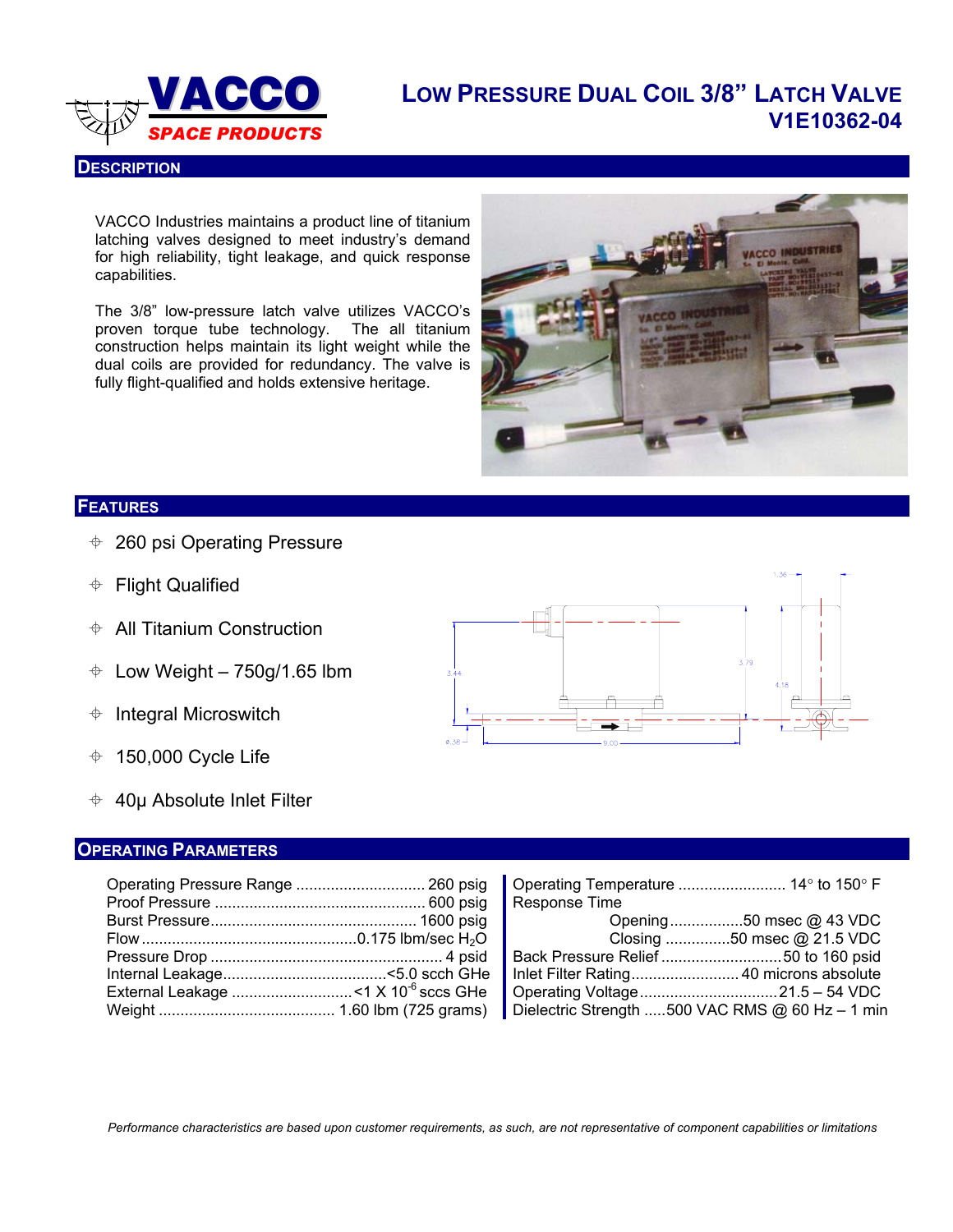

**PERFORMANCE CHARACTERISTICS**

### **ELECTRIC SCHEMATIC**

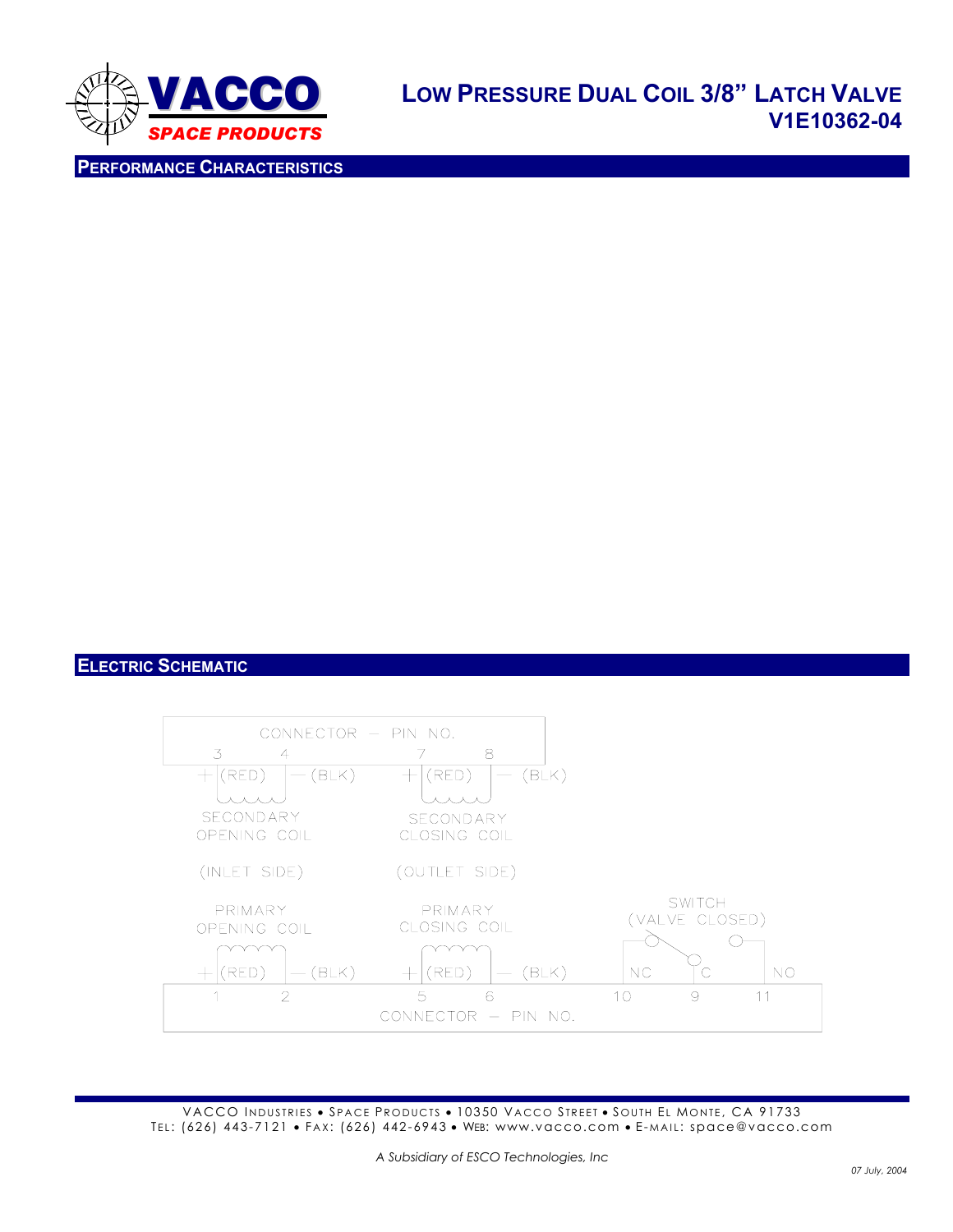

# **LOW PRESSURE ¼" MINIATURE LATCH VALVE V1E10626-01**

#### **DESCRIPTION**

VACCO Aerospace Products produces a product line of latching valves designed to meet industry's demand for high reliability, tight leakage, and quick response capabilities.

The ¼" Low Pressure Miniature Latch Valve is designed as a light weight and low cost alternative for propulsion systems that requires small flow capacity. This valve was qualified for a Xenon Electric Propulsion system. A derivative has been developed with modifications to the orifice and poppet which is capable of 3,000 psi MEOP.



#### **FEATURES**

- 73 psig Operating Pressure
- CRES Interface
- $\div$  Low Weight 0.37 lbm (168 grams)
- $\triangleq$  Integral Position Indicator
- 1,000 Open/Closing Operating Cycles
- Viton Poppet
- Fully Qualified per Flow Control Module

#### **OPERATING PARAMETERS**

|                                                          | Non-operating Temperature-40° to +70° C         |
|----------------------------------------------------------|-------------------------------------------------|
|                                                          | Response Time:                                  |
|                                                          | Opening 50 msec @ 21 VDC                        |
|                                                          | $\sim$ Closing50 msec @ 21 VDC                  |
| Internal Leakage  1.0 scc/hr GHe @ MEOP                  |                                                 |
| External Leakage  < 1 X 10 <sup>-6</sup> sccs GHe @ MEOP | Dielectric Strength 500 VAC RMS @ 60 Hz - 1 min |
|                                                          |                                                 |



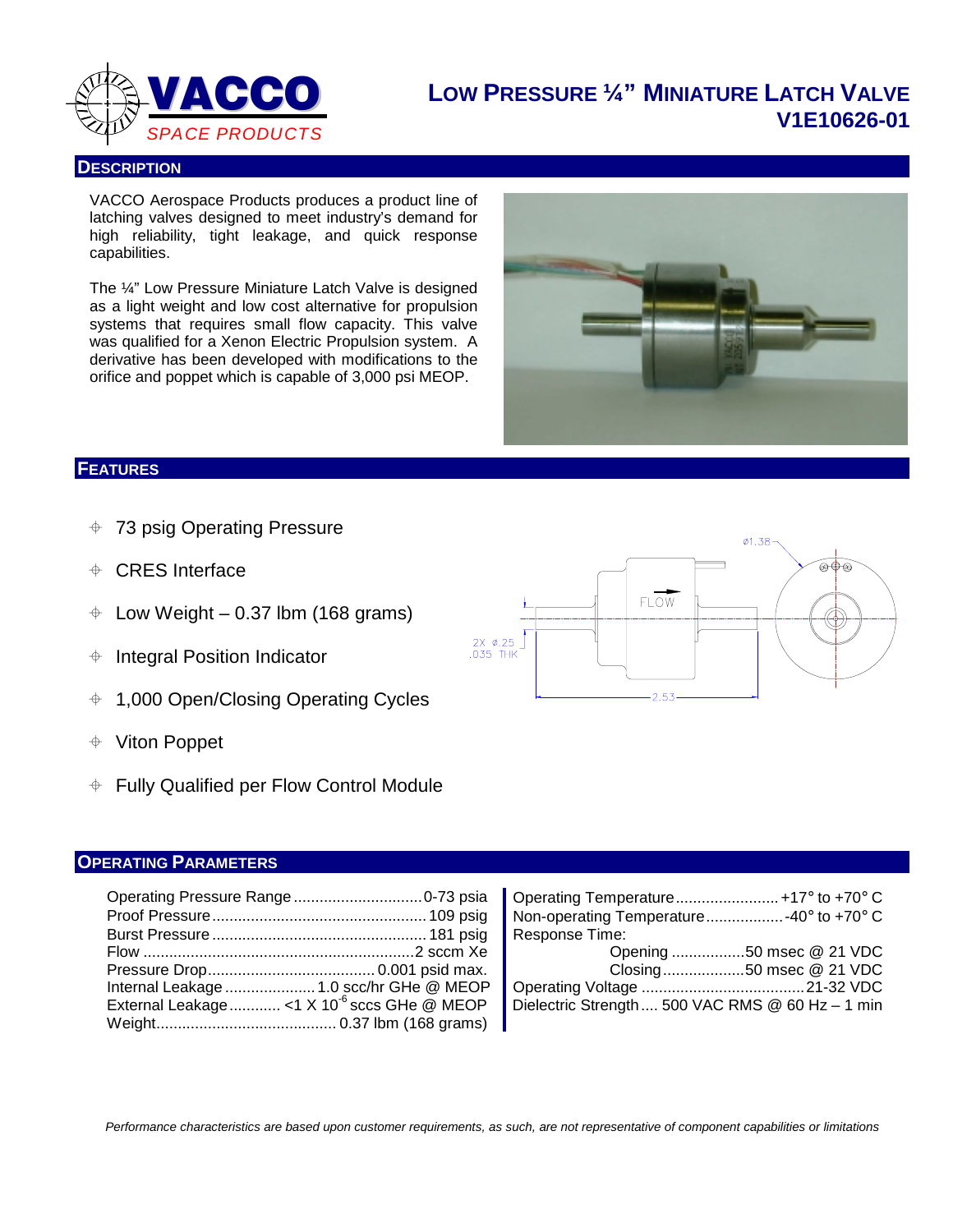

**Flow vs Pressure Drop @ 40 psia\*** 



**\*Analytical Estimate** 

**ELECTRIC SCHEMATIC**

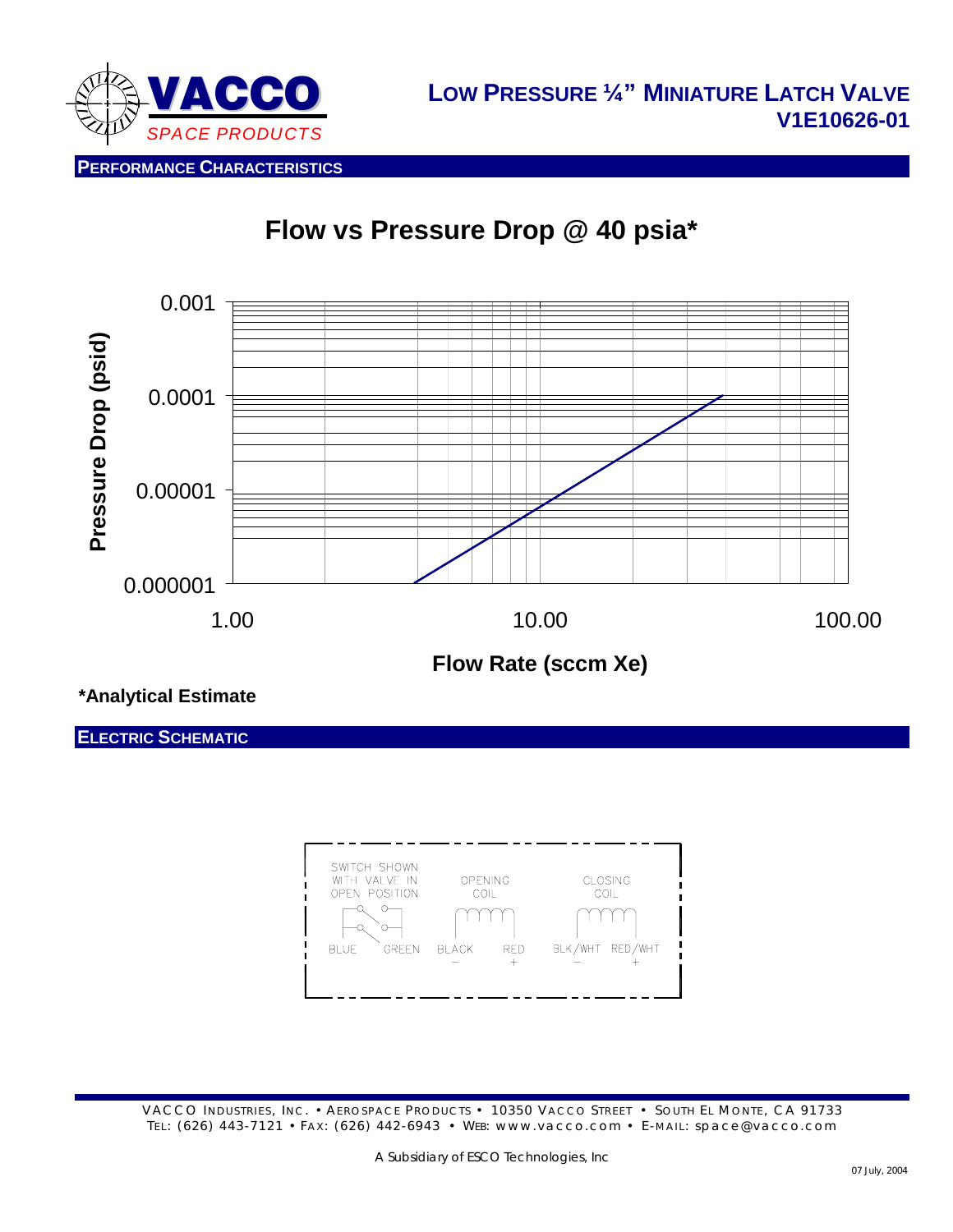

# **¼" LOW PRESSURE MINIATURE LATCH VALVE V1E10728-01**

#### **DESCRIPTION**

VACCO Aerospace Products produces a product line of latching valves designed to meet industry's demand for high reliability, tight leakage, and quick response capabilities.

The ¼" Low Pressure Miniature Latch Valve is designed as a light weight and low cost alternative propulsion system that requires small flow capacity. This valve was qualified for a Hydrazine propellant system. A derivative has been developed with modifications to the orifice and poppet which is capable of 3,000 psi MEOP.

#### **FEATURES**

- $\div$  400 psig Operating Pressure
- CRES Interface
- $\div$  Low Weight 0.37 lbm (168 grams)
- $\triangleq$  Integral Position Indicator
- $\div$  40 µ Absolute Etched Disc Inlet Filter
- $+$  1,000 Open/Closing Operating Cycles
- Teflon Poppet
- Fully Qualified

### **OPERATING PARAMETERS**

|                                                          | Non-operating Temperature30° to +60° C                                                |
|----------------------------------------------------------|---------------------------------------------------------------------------------------|
|                                                          | Response Time:                                                                        |
|                                                          | Opening 15 msec @ 20 VDC<br>$\mathbf{U}$ and $\mathbf{U}$ are the set of $\mathbf{U}$ |
|                                                          |                                                                                       |
| Internal Leakage  1.0 scc/hr GHe @ MEOP                  | Back Pressure Relief 325 $\pm$ 200 psid                                               |
| External Leakage  < 1 X 10 <sup>-6</sup> sccs GHe @ MEOP |                                                                                       |
|                                                          |                                                                                       |
|                                                          | Dielectric Strength  500 VAC RMS @ 60 Hz - 1 min                                      |